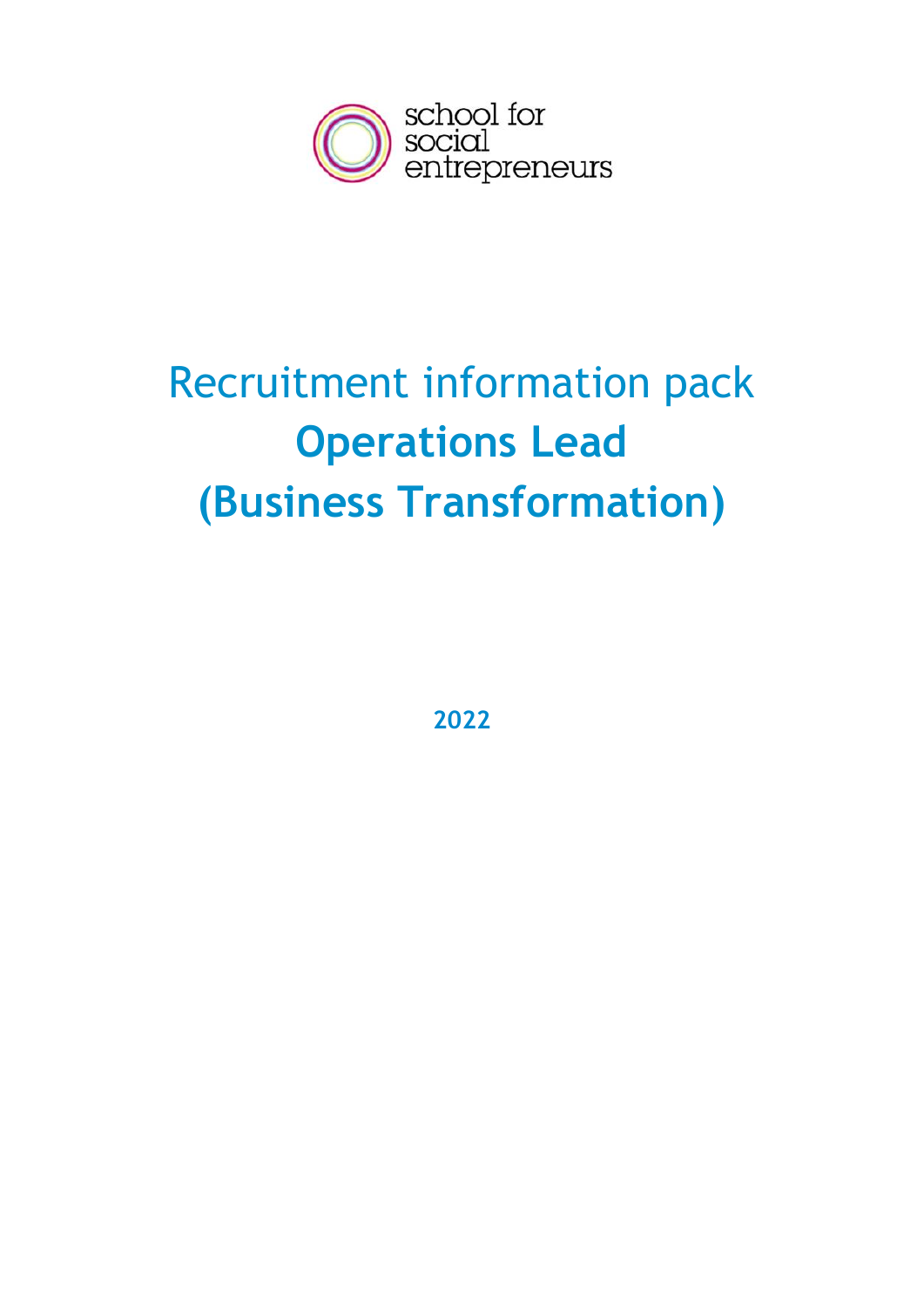## **Welcome**

Thank you for your interest in applying to the School for Social Entrepreneurs. We have put together some information below which we hope will help you understand the organisation and the role. For more information please visit [www.the-sse.org.](http://www.the-sse.org/)

## **About the School for Social Entrepreneurs**

We can't fix issues like poverty, climate change and ill-health alone. That's why the School for Social Entrepreneurs exists. SSE helps 1,000 people a year develop the skills, strengths and networks they need to tackle society's biggest problems. It runs courses that equip people to start, scale and strengthen organisations that make a positive difference. But it is not a traditional school. Learning with SSE is inspiring, action-based and accessible. SSE supports people in others ways too, such as funding and mentoring. Lord Michael Young founded SSE as a charity in 1997, and it's grown to a network of schools across the UK, Canada and India. Together, SSE is changing lives and transforming communities.

SSE is currently delivering a UK-wide five-year learning programme in 12 UK locations with the support of Lloyds Banking Group and Big Lottery Fund, and a national learning programme for community businesses in partnership with Power to Change. SSE also has strategic partnerships with corporates such as PwC, Linklaters, RSA Group and others as well as funding partnerships with trusts and foundations including Lloyds Bank Foundation. We also generate earned income through selling places on our short courses and workshops.

SSE is a vibrant organisation; we work entrepreneurially and are committed to providing quality learning opportunities for social entrepreneurs, community businesses and social sector leaders. Working here is engaging, exciting and demanding. If you are someone who enjoys creating solutions and contributing your ideas you'll enjoy how we work.

#### **Firstly, our commitment to inclusion**

Diversity is a fact of life. Inclusion is a choice and a practice – for organisations and individuals. At the School for Social Entrepreneurs, our aim is to drive inclusion into every area and activity of what we do: from access to programmes, to grant investment, to board, staff and partnerships.

However you identify, we would like to hear from you. In our commitment to continue to diversify our teams, freelance staff and programmes, we are particularly keen to hear from those who identify as: being from black, Asian and minority ethnic (BAME) backgrounds; LGBTQ+; and those with disabilities.

If you require any reasonable adjustments during our recruitment processes, including assistance with reading this page or documents linked to below, please contact [recruitment@sse.org.uk](mailto:recruitment@sse.org.uk)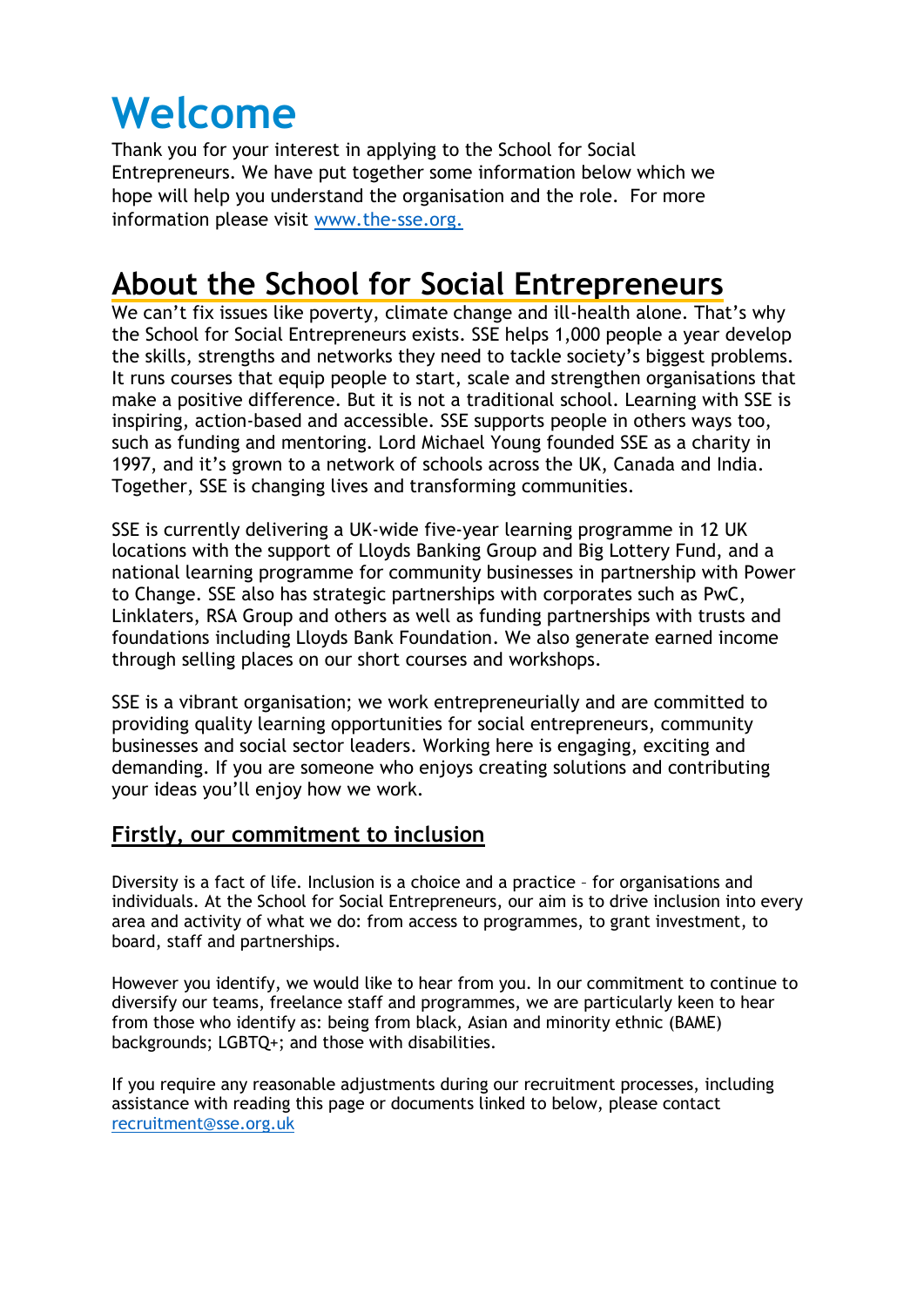## **Benefits of working at SSE**



#### **Key benefits:**

- 25 days' annual leave (pro-rata) + UK bank holidays
- 5% employer contribution to your pension

### **Learning & development:**

- Annual training budget of £750 (pro rata)
- Attend SSE courses & learning sessions for free
- Monthly 'Lunch & Learn' sessions
- Group learning opportunities (e.g. productivity training, learning about inclusion)
- Annual development plans to set personal and professional goals



### **Wellbeing & health:**

- All staff have access to Mindful Employer Plus, a 24/7 confidential employee helpline
- Opportunities to train in First Aid and Mental Health First Aid
- Regular wellbeing initiatives hosted by our Wellbeing Committee
- Free evecare vouchers

#### **Inclusion & connection:**

- Certified Disability Confident Employer
- Committed to the EW Inclusive Cultures Pledge
- Our Diversity, Equity & Inclusion Plan 2021-24 commits us to creating an inclusive culture
- Regular online socials & weekly catch-ups
- Team away days twice a year



#### **Flexible working & travel:**

- Flexible working is welcomed!
- Teams based around the UK (as well as in India & Canada)
- Cycle to work scheme
- Annual season ticket loan



#### **Get involved with the issues you care about:**

We have a range of staff groups and committees that you might be interested in joining, including:

- Climate Action Working Group
- Diversity, Equity & Inclusion Group
- Wellbeing Committee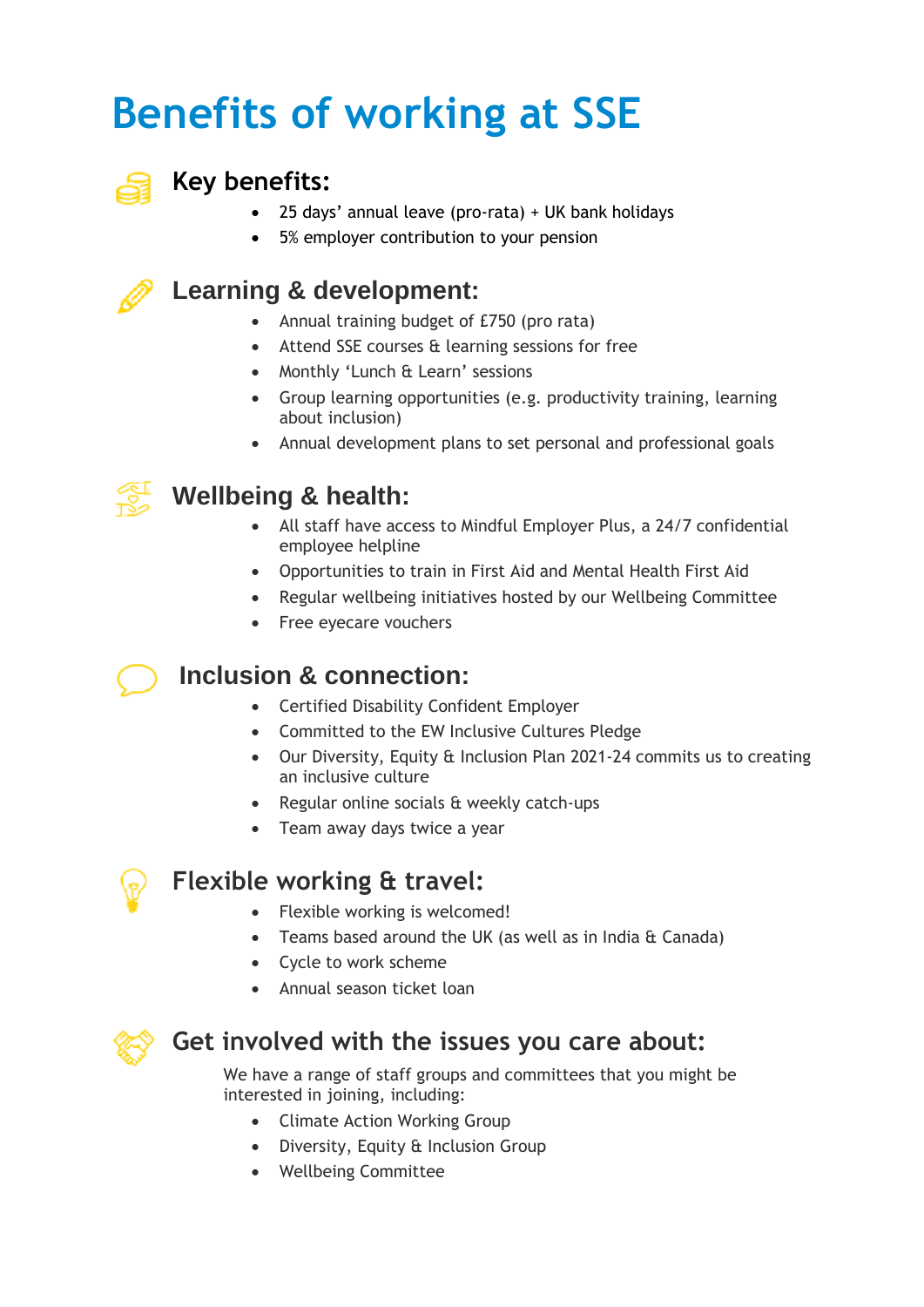## **About the role**

## **Purpose**

The purpose of this role is to develop and maintain SSE's new operating framework in-line with our new vision and strategy. To achieve our exciting new plan we need an organisation that is fully transformed in terms of technology, systems, culture and customer experience and this role will be pivotal in ensuring our future working model delivers this.

With a particular focus on data, you will work with the Head of Digital Transformation, Technology Lead and Impact Manager to ensure that the way we work puts social entrepreneurs and funders at the centre of what we do whilst ensuring we can effectively measure the impact of our work.

The role will require someone with broad experience of working with a diverse set of stakeholders. Key tasks will include planning and project management, business analytics and insights, finding solutions and drafting internal papers, policies and presentations. You will bring exceptional planning, organising and communication skills and the ability to work strategically to enable the organisation to implement its plans and objectives.

You will be a key member of the operational management team, supporting business improvement to enhance customer experience, measure social impact and create a new operating model

As part of this role, you will ensure that SSE is compliant and meets the requirements of the Charity Commission and all other regulators whilst delivering our products and services

## **Job description**

#### **Key responsibilities**

Collaborate with Head of Business Transformation, Technology Lead and broader operations team to create and manage a data model which is both effective and compliant.

Developing and maintaining a framework of policies and processes which meet the needs of the organisation in the delivery of its strategy and comply with SSE's regulatory environment and internal systems requirements.

To implement a consistent approach to continuous improvement and risk embedding incident management and business continuity.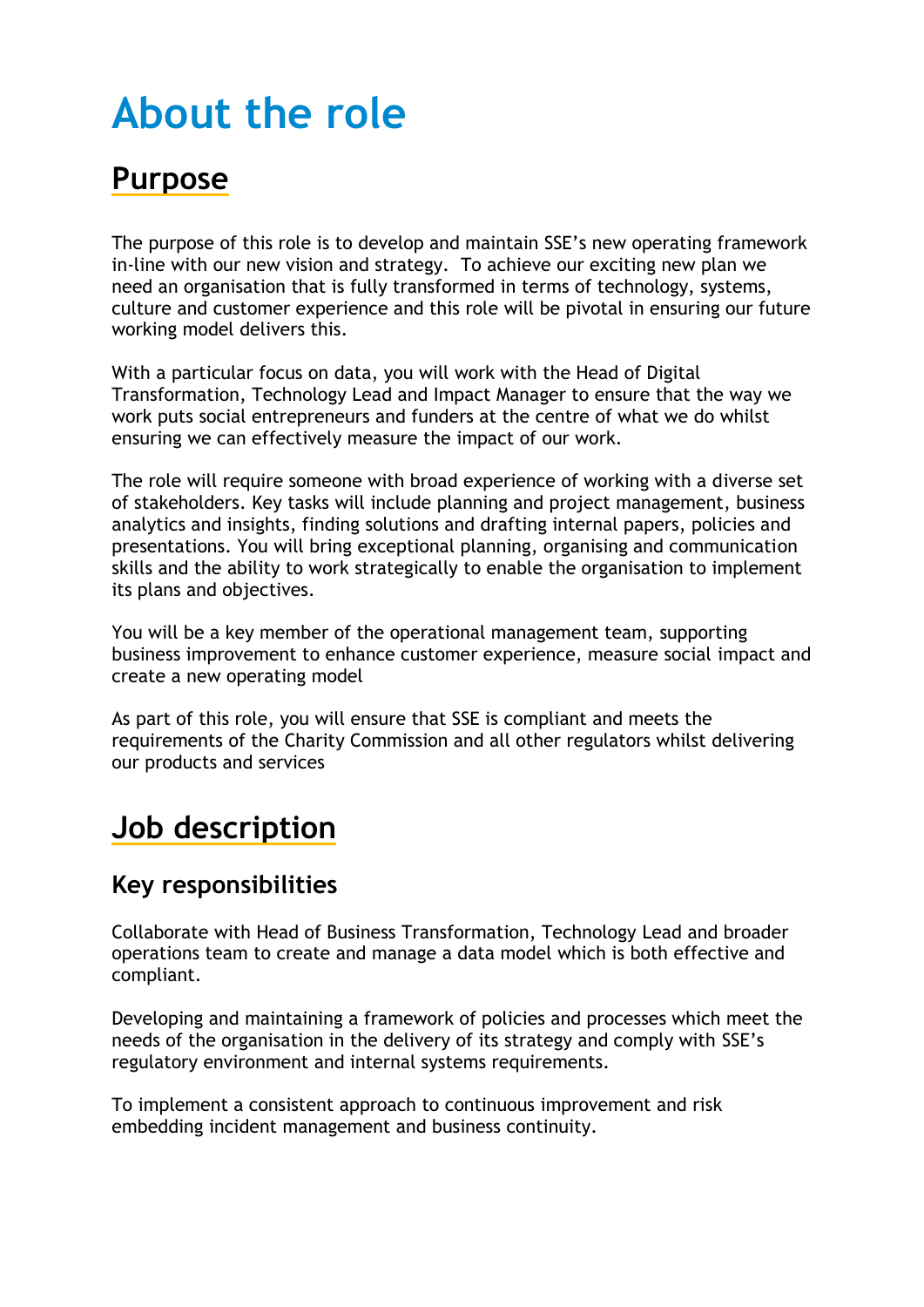To be responsible for KPIs and management information, linked to our OKRs, providing internal performance reporting to internal stakeholders, specifically Board, SMT, committees and working groups (including the Trustee Annual Report).

To support SMT in the annual operational planning cycle.

Work with Head of Digital Transformation and Technology Lead to roll out new systems solutions which are transformative and meet operational needs.

To support the delivery of training to all teams to ensure that they have a full understanding of SSE's operating model.

Undertaking other projects and tasks which are within the scope, spirit and purpose of the role.

## **Key relationships**

The post-holder will report to the Chief Operating Officer and work routinely with Head of Digital Transformation, Technology Lead, Head of Finance, Entrepreneurship Impact Lead and Office Manager.

## **Person specification**

#### **Essential**

- Experience of developing systems and processes within the charity sector experience of working on customer journey and/or process analysis and design in a transformation context which links up product, process, data and technology.
- Accountable for projects involving multi-functional teams which align common approaches to create efficiencies and add value.
- Understanding and experience of charity compliance, including GDPR and risk.
- Excellent organisation skills.
- Highly numerate with the ability to present information and data to a range of stakeholders in a meaningful way.
- Methodical and clear thinker.
- Confident working with a range of technology solutions
- Committed to working within SSE's values and mindset.

#### **Desirable**

- Experience of developing new data models and working with analytics software e.g PowerBi.
- Experience of working within the social enterprise sector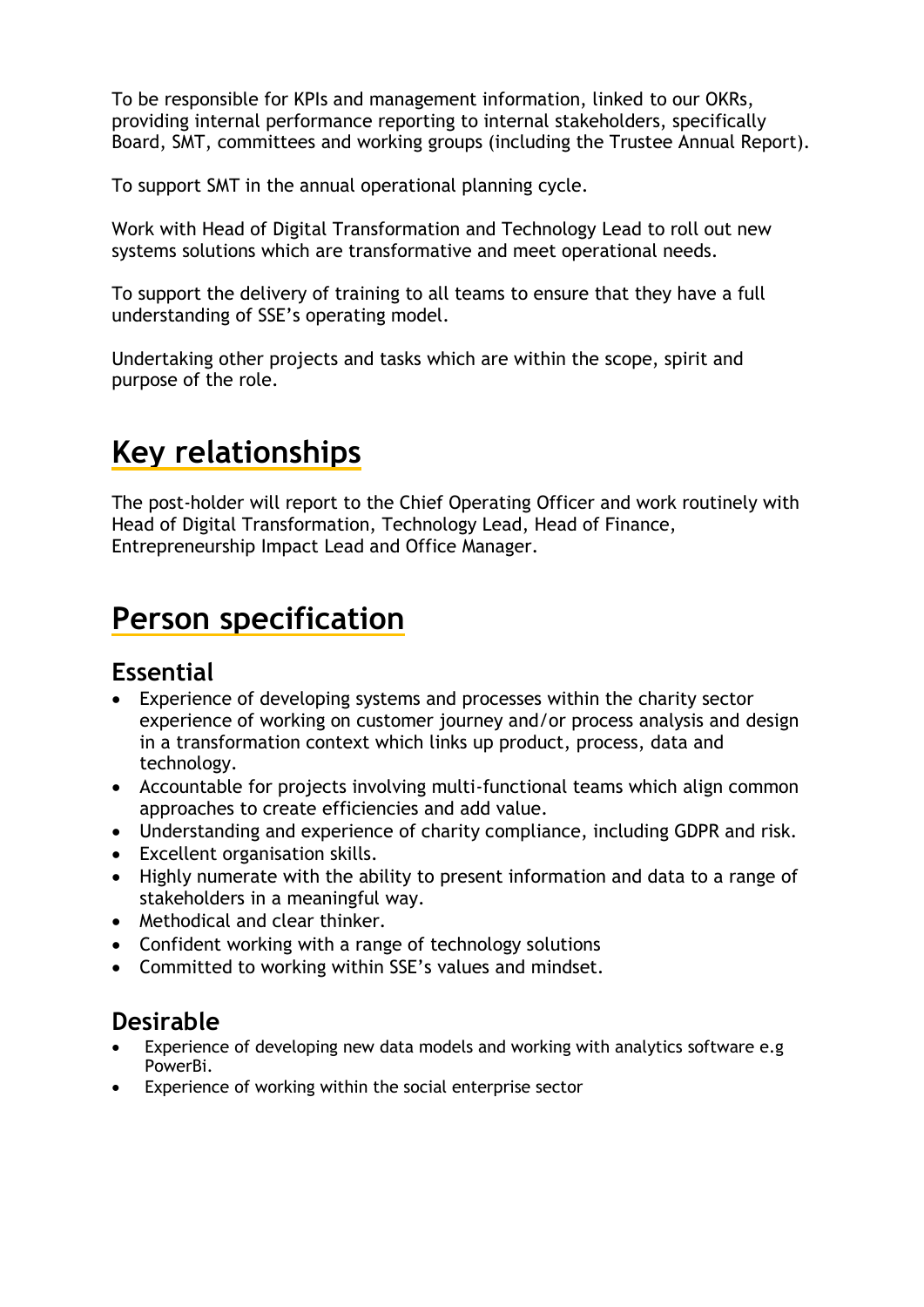#### **Personal attributes**

• Candidates should be strongly motivated by, and committed to, SSE's mission and to the social enterprise sector and its development; they should be comfortable working in an informal, fun, small organisation.

#### **Values and Mindset**

We want to work with (and continue to develop) individuals who can embody and demonstrate the following values and mindset

| <b>Values</b>                                                                                                                                                                                                                               | <b>Mindset</b>                                                                                                                                                                                                                                                                                                          |
|---------------------------------------------------------------------------------------------------------------------------------------------------------------------------------------------------------------------------------------------|-------------------------------------------------------------------------------------------------------------------------------------------------------------------------------------------------------------------------------------------------------------------------------------------------------------------------|
| Collaborative<br>We achieve more when we work as a<br>supportive team and partner with<br>others. We have fun together. We ask<br>others for help so we can find<br>solutions.                                                              | Service<br>Friendly, with a positive attitude; with<br>an understanding that we are in service<br>to our social entrepreneurs and fellows<br>and are committed to providing the<br>best possible experience at SSE.                                                                                                     |
| <b>Trusting</b><br>We believe in each other. We rely on<br>open, authentic relationships. We do<br>what we say we're going to do. We<br>take ownership and responsibility for<br>our actions.                                               | Commercial<br>You understand how our income model<br>works and our place in the sector. You<br>will know what our core offer is, why<br>we do what we do, in the way that we<br>do. You understand that everyone is an<br>advocate for new business and can help<br>demonstrate efficiency and commercial<br>awareness. |
| <b>Inclusive</b><br>We want people to feel safe in being<br>themselves, to maintain wellbeing and<br>to bring their unique strengths and<br>voices to the table. We over-represent<br>the under-represented. We honour<br>lived experience. | Agile and flexible<br>Agility is the ability to move quickly<br>and easily. Flexibility is the ability to<br>react to new environments or changing<br>requirements.                                                                                                                                                     |
| Entrepreneurial<br>We innovate with purpose to create<br>value and deliver results. We are bold<br>and ambitious in our thinking, creative<br>and resourceful in our action. We are<br>committed to impact.                                 | Can do<br>Solutions focussed, resourceful and<br>adaptable. Will always think 'how<br>might we achieve this.'                                                                                                                                                                                                           |
| <b>Always Learning</b><br>We listen to understand. We are<br>passionate about learning and seek to<br>constantly improve. We celebrate<br>failure as well as success.                                                                       | Passionate<br>Someone who is enthusiastic about<br>social entrepreneurship / social<br>enterprise and its contribution to the<br>economy and society.                                                                                                                                                                   |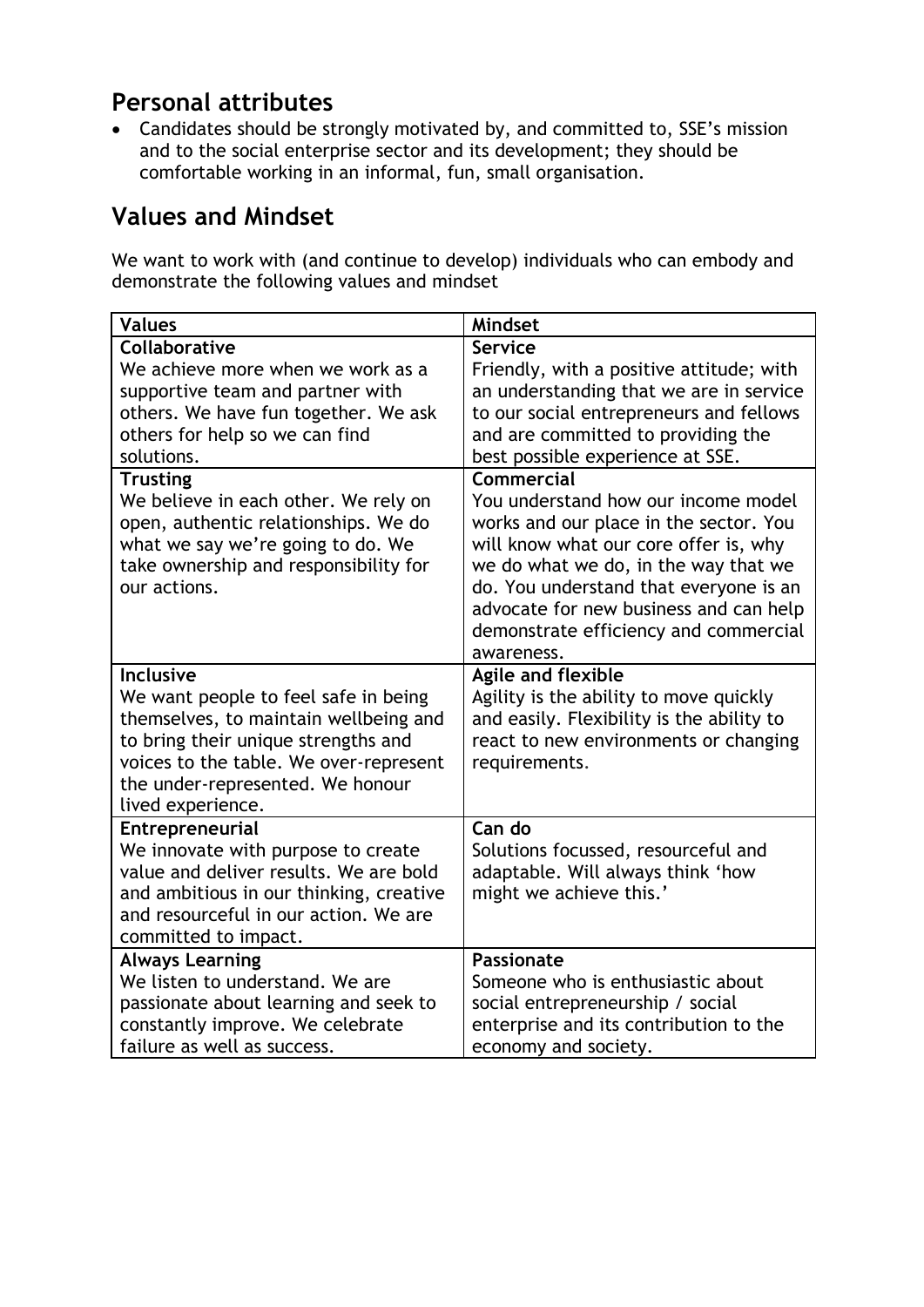## **Key details**

| Salary:       | Starting £49,421 to £52,431 pro-rata (depending on skills and<br>experience) $+5%$ pension                                                     |
|---------------|------------------------------------------------------------------------------------------------------------------------------------------------|
| Hours:        | 35 per week, typical hours 9am-5am or 10am-6pm. We would<br>be willing to consider a part-time role for the right<br>candidate(s).             |
| Annual leave: | 25 days pro-rata                                                                                                                               |
| Contract:     | Permanent                                                                                                                                      |
| Flexibility:  | Occasional evening / weekend work and travel within the UK<br>may be needed, especially where support is required by the<br><b>SSE Network</b> |
|               | This role welcomes applications from candidates who would<br>like to be considered for a job share.                                            |
| Location:     | Flexible, UK based                                                                                                                             |

**Please note, we are unable to accept applications from candidates who require visa sponsorship. Roles advertised as flexible or remote location require candidates to be UK-based.**

# **To apply**

To apply please complete your application [here,](https://ecv.microsoft.com/X4Yjs60Y7L) using no more than 500 words to answer each of the questions.

**Deadline**: 9:00am on Friday 29th May 2022

If you have any questions, or require reasonable adjustments, please email [recruitment@sse.org.uk](mailto:recruitment@sse.org.uk) and title your email 'Operations Lead Application'.

First-round interviews will be held in the week commencing **6 th June 2022.**

Unfortunately, due to our limited capacity we are unable to provide feedback to candidates not shortlisted for interview.

Unfortunately due to our limited capacity we are unable to provide feedback to candidates not shortlisted for interview.

*SSE is committed to eliminating discrimination and actively encouraging diversity amongst our workforce by developing a staff team that mirrors the rich diversity found in our student population.*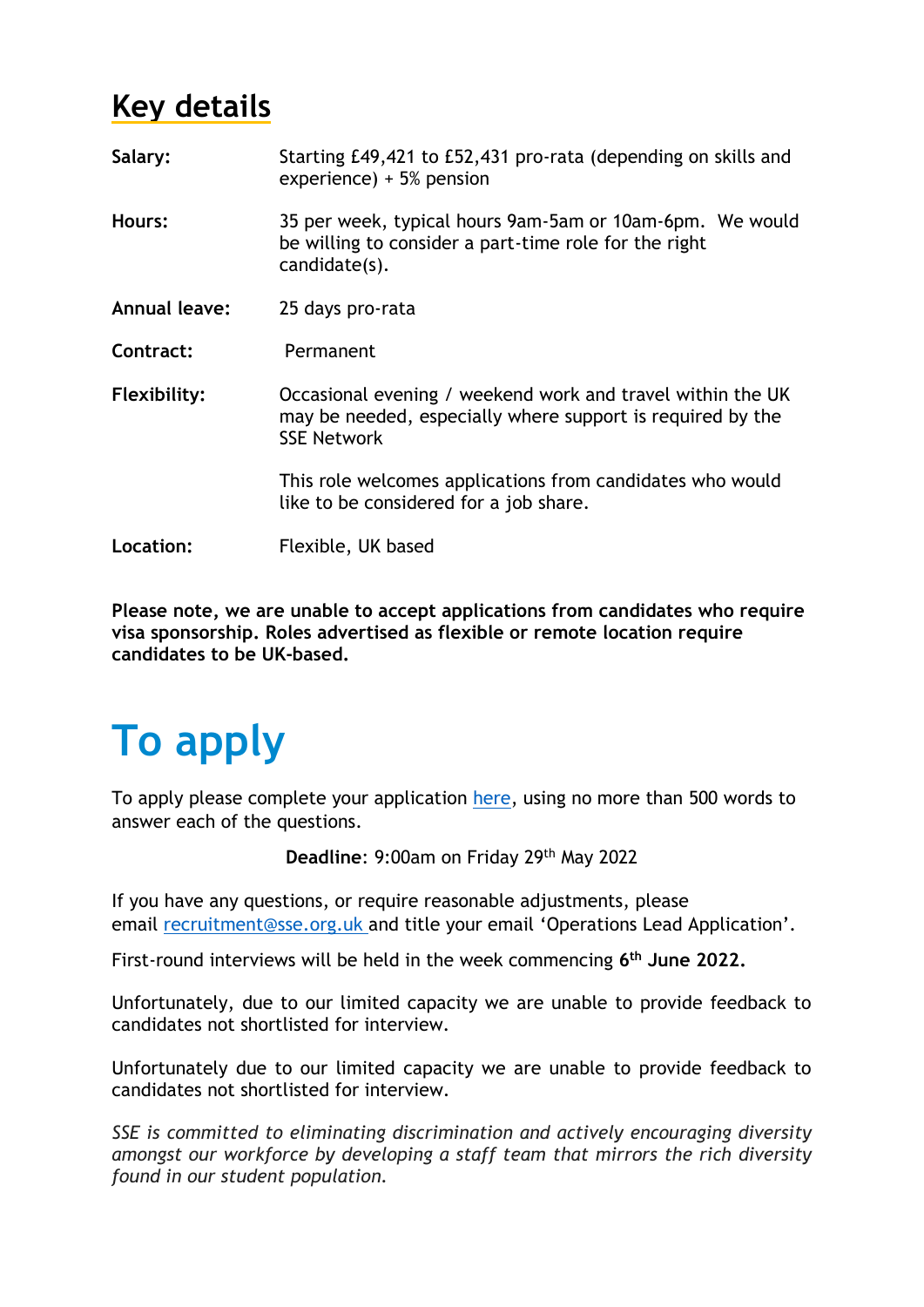*We will not discriminate with reference to age, gender, sexual orientation, race, colour, religion, marital status or disability.*

## **Diversity Monitoring**

SSE is committed to eliminating discrimination and actively encouraging diversity amongst our workforce and board by developing a team that mirrors the rich diversity found in our student population.

We will not discriminate with reference to age, gender, sexual orientation, race, colour, religion, marital status or disability.

To offer equal opportunities, prevent discrimination and support underrepresented groups we encourage applicants to complete our online [Diversity](https://ecv.microsoft.com/EpslyNJat1)  [Monitoring Form.](https://ecv.microsoft.com/EpslyNJat1)

The information on this form will be used for monitoring purposes only and will play no part in the recruitment process. All questions are optional. You are not obliged to answer any of these questions but the more information you supply, the more effective our monitoring will be.

In accordance with the provisions of the General Data Protection Regulations (GDPR) 2018, the information you provide will be held confidentially and can only be used if you give us your consent.

*As part of any recruitment process, SSE collects and processes personal data relating to job and volunteer applicants. We are committed to being transparent about how it collects and uses that data and to meeting its data protection obligations. Our data protection policy can be found here:* **[https://www.the](https://www.the-sse.org/your-data/)[sse.org/your-data/](https://www.the-sse.org/your-data/)**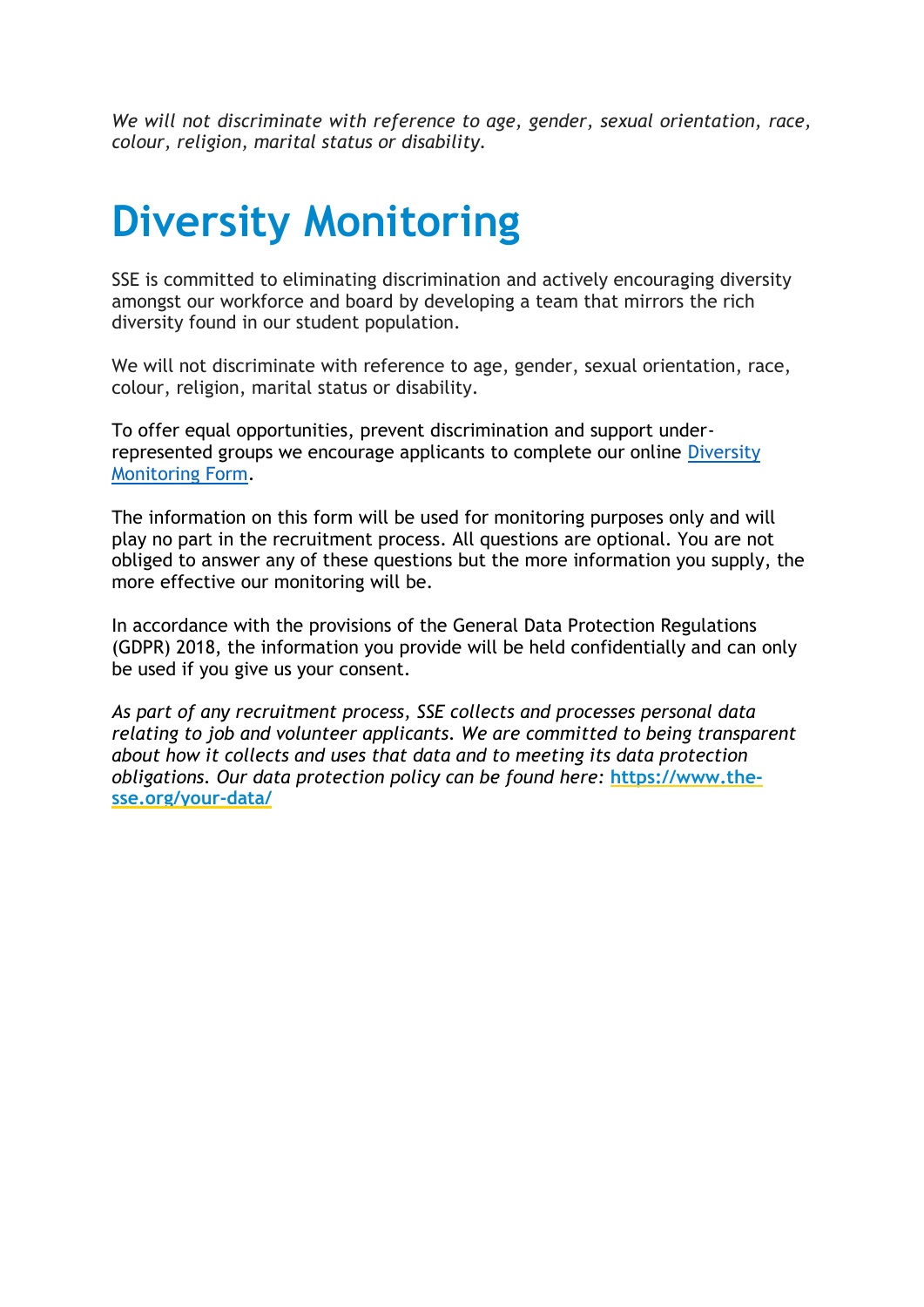

# **Job Applicant Privacy Notice**

As part of any recruitment process, SSE collects and processes personal data relating to job applicants. We are committed to being transparent about how it collects and uses that data and to meeting its data protection obligations.

## **What information does SSE collect?**

SSE collects a range of information about you. This includes:

- your name, address and contact details, including email address and telephone number;
- details of your qualifications, skills, experience and employment history;
- whether or not you have a disability for which the organisation needs to make reasonable adjustments during the recruitment process; and
- information about your entitlement to work in the UK;

SSE collects this information in a variety of ways. For example, data might be contained in application forms, CVs or resumes, obtained from your passport or other identity documents, or collected through interviews or other forms of assessment.

SSE will also collect personal data about you from third parties, such as references supplied by former employers. We will seek information from third parties only once a job offer to you has been made and will inform you that it is doing so.

Data will be stored in a range of different places, including on your application record, in HR management systems and on other IT systems (including email).

### **Why does the organisation process personal data?**

SSE needs to process data to take steps at your request prior to entering into a contract with you. We may also need to process your data to enter into a contract with you.

In some cases, SSE needs to process data to ensure that it is complying with its legal obligations. For example, we are required to check a successful applicant's eligibility to work in the UK before employment starts.

SSE has a legitimate interest in processing personal data during the recruitment process and for keeping records of the process. Processing data from job applicants allows us to manage the recruitment process, assess and confirm a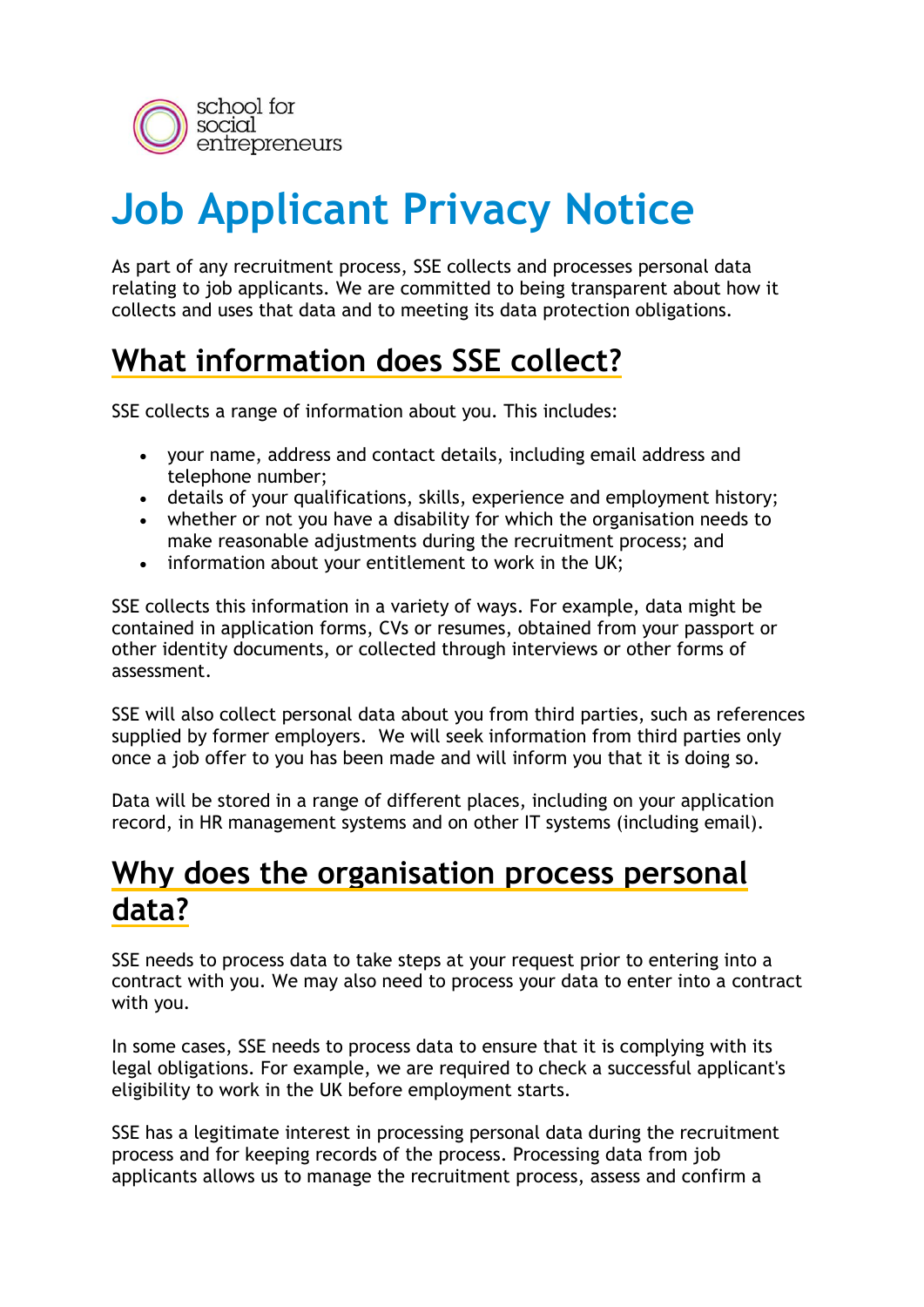candidate's suitability for employment, and decide to whom to offer a job. SSE may also need to process data from job applicants to respond to and defend against legal claims.

For some roles, SSE is obliged to seek information about criminal convictions and offences. Where the organisation seeks this information, it does so because it is necessary for us to carry out our obligations and exercise specific rights in relation to employment.

SSE will not use your data for any purpose other than the recruitment exercise for which you have applied.

## **Who has access to data?**

Your information will be shared internally for the purposes of the recruitment exercise. This includes members of the HR and recruitment team and interviewers involved in the recruitment process.

We will not share your data with third parties, unless your application for employment is successful and it makes you an offer of employment. SSE will then share your data with former employers to obtain references for you.

SSE will not transfer your data outside the European Economic Area.

### **How does SSE protect data?**

SSE takes the security of your data seriously. It has internal policies and controls in place to ensure that your data is not lost, accidentally destroyed, misused or disclosed, and is not accessed except by our employees in the proper performance of their duties.

## **For how long does SSE keep data?**

If your application for employment is unsuccessful, SSE will hold your data on file for 12 months after the end of the relevant recruitment process. At the end of that period your data is deleted or destroyed.

If your application for employment is successful, personal data gathered during the recruitment process will be transferred to your personnel file and retained during your employment. The periods for which your data will be held will be provided to you in a new privacy notice.